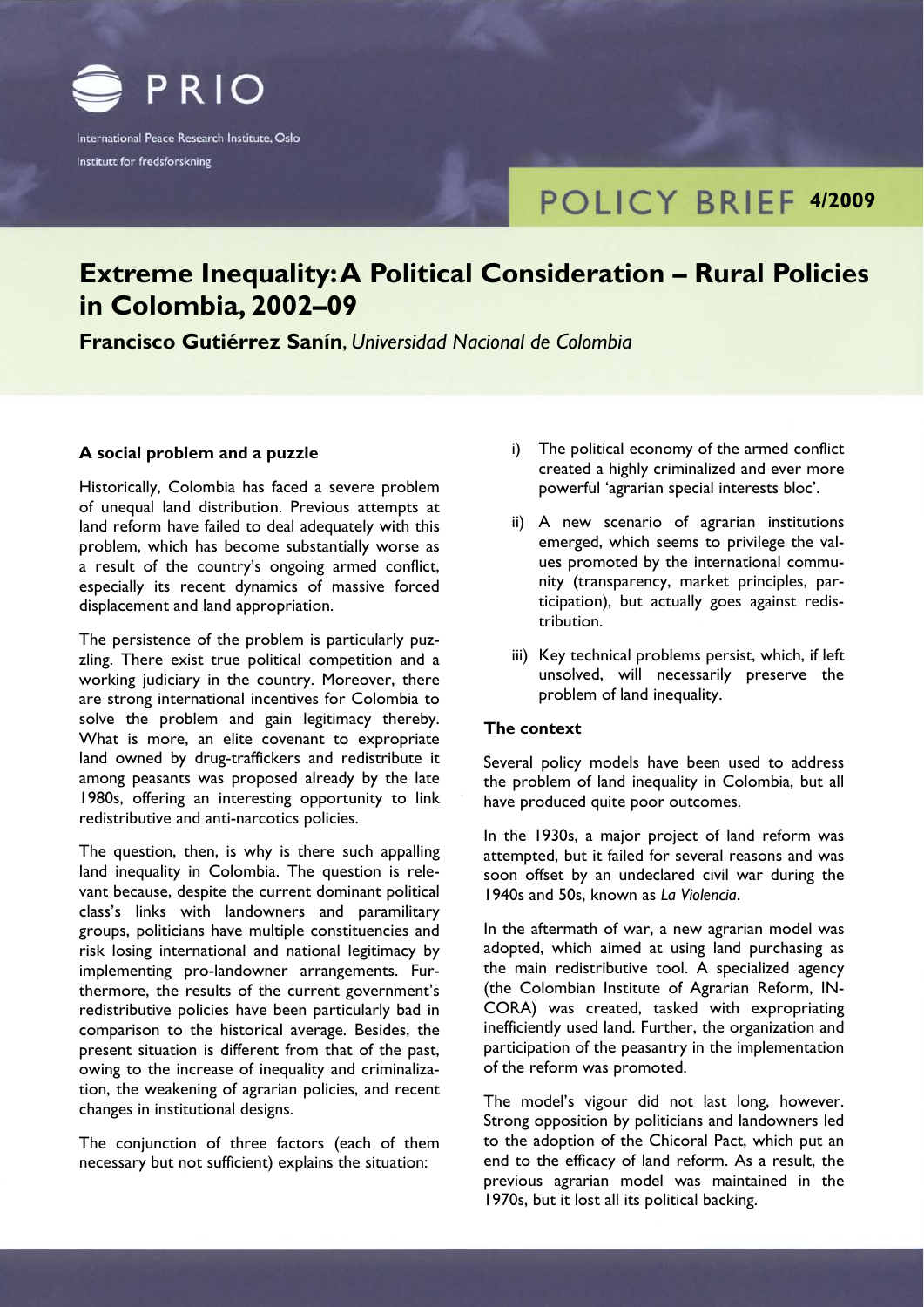In the 1980s, an alternative model was tried, which attempted to combine agrarian and anti-narcotics policies. It aimed at using land expropriation as a tool against organized crime by inverting the burden of proof of legal ownership against drugtraffickers. However, this model was soon abandoned following its declaration as unconstitutional by the Supreme Court of Justice and violent pressure from the drug cartels.

During the 1990s, the project of agrarian reform underwent a radical change, turning to the use of market mechanisms for land allocation, especially in the form of peasant subsidies for direct land purchases. However, this turn led only to a weakening of both the efforts at and the results of redistribution, as subsidies failed to promote productivity or technological development, and instead strengthened the role of intermediaries, thus reducing peasants' capacities for negotiation.

#### **Agrarian special interests**

The first key factor that explains the persistence of land inequality in Colombia is the political pressure exercised by landowners. Although this pressure has traditionally been there and has been able to block or neutralize different attempts at land reform, its nature changed substantively during the recent stages of the current armed conflict, as a result of the following elements:

- i) The empowerment of landowners within the context of particular state policies, such as security. This was a consequence of the establishment of solid networks between landowners and state agencies, which took place when the former became targets of attacks by guerrilla groups and therefore began providing resources to the latter in exchange for privileged protection.
- ii) The long-term criminalization of rural elites. This resulted, first, from landowners' active participation in the creation and support of paramilitary groups, and, second, from the acquisition of great extensions of land by paramilitaries and drug-traffickers. Relations between the rural elites and paramilitaries introduced old elites to the use of criminal methods and gave paramilitary groups access to various state agencies.
- iii) The strengthening of the links between the new rural elite and the political system. This has facilitated land appropriation and the establishment of territorial control by paramilitary groups. Furthermore, it has allowed

for the capture of several state agencies by such groups (including security and policymaking agencies, as well as offices in charge of the registration of land property), together with the electoral apparatus. Indeed, paramilitaries have become capable of exercising a direct influence in electoral outcomes, through the provision of coercive means to particular politicians and the denial of access to others.

The elements summarized above have turned the rural elite into a rather powerful and highly criminalized pressure group, which explains the recent emergence of a series of legal and governmental projects favouring the legalization of land appropriated during the armed conflict. These projects have included:

- The Statute for Rural Development (promoted by the government, but recently declared unconstitutional by the Constitutional Court), which established an easy procedure for obtaining legal entitlements over recently possessed land, as well as high thresholds for accessing land-purchasing subsidies.
- Law 1182 of 2008, which allows for the clearing of properties possessed under 'false tradition' (i.e. with false or foul legal entitlements).
- A failed attempt by the government to reverse the allocation of a piece of land (the Carimagua estate) that had been allotted to forcedly displaced families, in order to allocate it to a group of entrepreneurs.

#### **Institutions**

While the influence of agrarian special interests is an important factor, it is insufficient by itself to explain land inequality in Colombia. Indeed, many of the legal projects promoted by the agrarian bloc have failed to materialize, which shows that such a bloc is not omnipotent. A second explanatory factor for the persistence of land inequality, however, is provided by agrarian institutions.

During the Uribe administrations, the institutional landscape underwent a deep reconfiguration. This reconfiguration was aimed at maintaining the market orientation of the agrarian policy, but focusing on guaranteeing its efficiency. Basically, it consisted of the elimination of the agency in charge of implementing the agrarian reform (INCORA) and its replacement with a new agency in charge of coordinating the rural development system (the Colombian Institute for Rural Development, INCODER).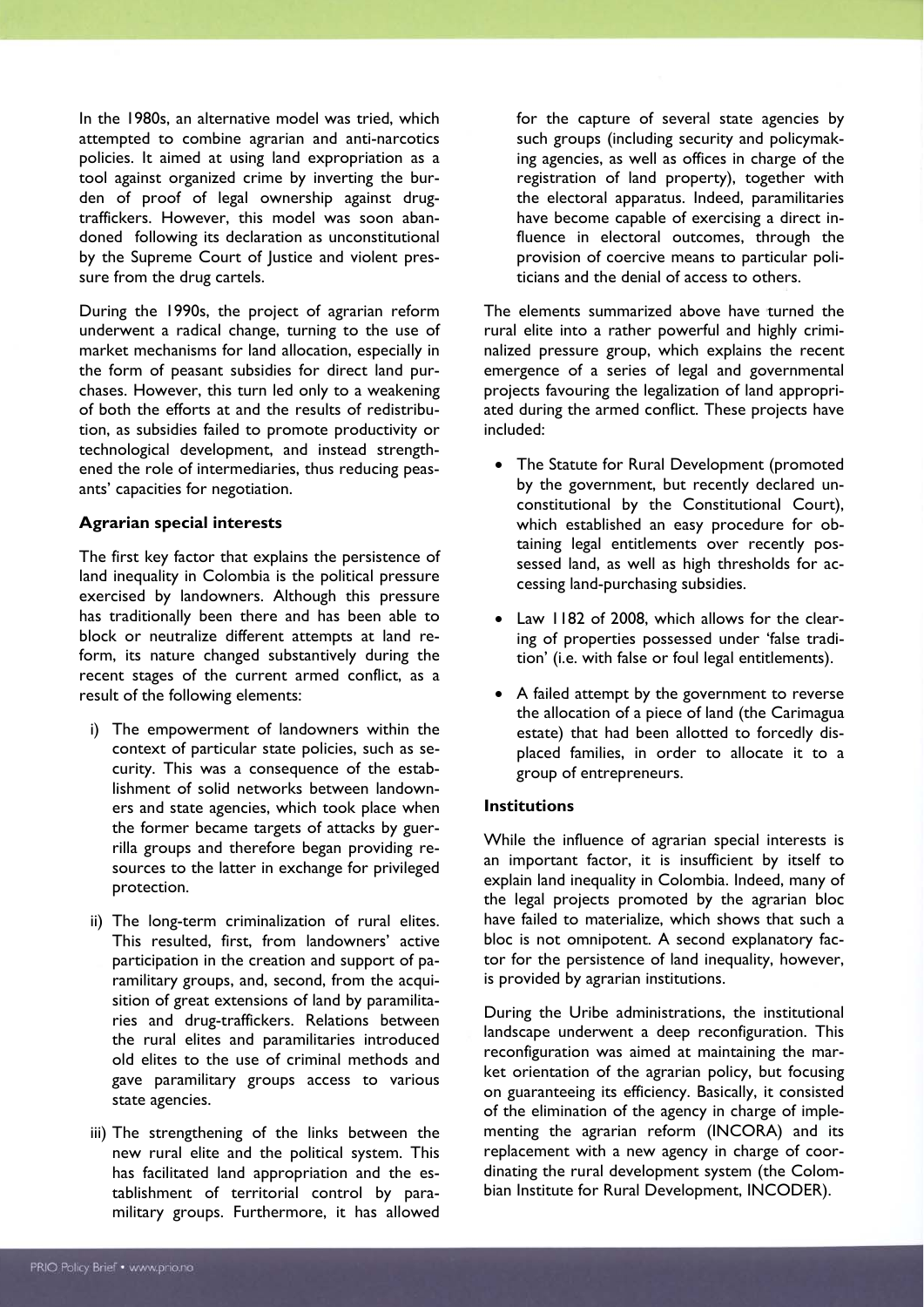However, this institutional reconfiguration has produced no significant changes in terms of land redistribution, for two principal reasons. First, the new rural agency, INCODER, was created with a much smaller bureaucracy than that of INCORA, which has entailed the dispersion of the different state functions related to the agrarian issue among different agencies.

Second, the new institutional landscape has faced two serious problems inherited from the past: on the one hand, the disproportionate power of rural elites in agencies in charge of agrarian issues; on the other, the capture of state agencies by paramilitary groups, which has allowed the latter to influence decisions on property rights and land use.

The latter problems have not only generated an institutional inertia concerning land redistribution; they have also allowed the well-connected rural rich to obtain privileged access to the few redistribution efforts made by agrarian institutions.

The operation of checks and balances – particularly Congress's political control and the Constitutional Court's constitutional control of agrarian laws – limited to some extent the negative outcomes generated by these problems. However, the preservation and reinforcement of checks and balances could never be sufficient – and might even be counterproductive – for solving the problem of land inequality, given that they could impose excessive obstacles to more adequate policies

### **Technical issues surrounding the regulation of property rights**

A third factor that explains the extreme inequality of land distribution in Colombia consists of a series of technical issues related to the regulation of property rights, which hinder any efforts at redistribution. These issues are mainly of two types: one concerns the regulation of land property rights; the other is related to the failure of attempts to use land expropriated from criminals for redistributive purposes.

The regulation of land property rights in Colombia offers strong incentives for rural elites to maintain and strengthen their political influence and coercive capacity. Indeed, the legal requirements for acquiring real estate has led to very low levels of adequate registration of land ownership. Moreover, institutions in charge of formalizing and registering legal transactions related to land (notaries and registry offices) are not present in many regions of the country and face severe technological challenges in relation to the updating and sharing of information.

On the other hand, the government's direct intervention in the appointment of notaries (in charge of formalizing and authenticating deeds that transfer real state) and its control of the agency in charge of monitoring such notaries (Superintendencia de Notariado y Registro) have created a situation in which considerable political influence over institutions in charge of regulating property rights and guaranteeing the transparency of transactions related to land. In fact, notaries are regularly distributed as payment of political transactions, and their monitoring by the state (if any) is very loose.

Finally, the incompleteness and disarray of the country's cadastral records and the weakness of key bureaucratic agencies have also facilitated the capture of the regulation of property rights.

The second type of technical issues that have hindered land redistribution revolve around the failure to expropriate the (enormous) assets owned by criminals. In the 1990s, a new attempt was made to combine Colombia's anti-criminal and redistributive policies. Law 333 of 1996 established the state's duty to extinguish the dominion of illegally obtained assets through a brief administrative procedure and without the provision of compensation, anticipating that such assets would be put at the service of redistributive policies.

However, this policy has produced only meagre outcomes, as a result of the aggressive legal defence strategy used by criminal organizations to challenge the legality of the relevant processes, together with the criticisms made against attempts to allocate properties that have not been fully legalized to vulnerable populations. As a result, the Uribe government decided to separate Colombia's anti-criminal and redistributive policies for good.

#### **Conclusions**

The result of the failure to bring about a timely land reform, of the criminalization of rural elites, and of the shy and swiftly dismissed nature of attempts at land redistribution in Colombia has been a dreadful distributive disaster. The distribution of land property is not only dramatically unequal but also unstable, and the present situation is as difficult to solve as ever.

This result can be explained by reference to:

i) the existence of a political economy of negative redistribution, which has been generated by the criminalization of the agrarian pressure group;